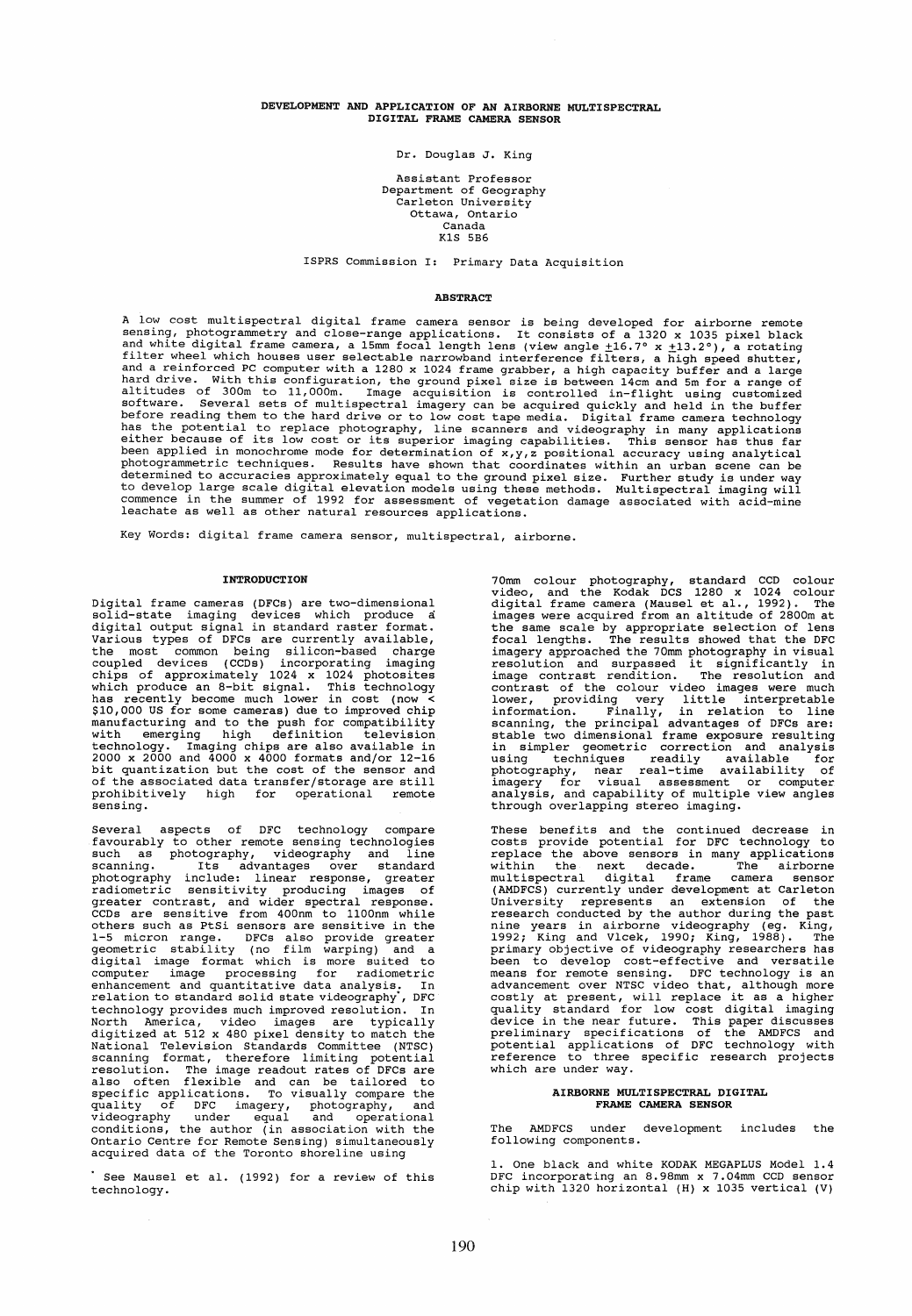active photosites, each being  $6.8~\mu$ m square. This CCD has the smallest photosites of any commercially available camera and they are positioned with a fill ratio of 1.0. The signal is not transferred by means of shift registers between columns of photosites as is commonly done source of the sensor of the sensor of the sensor<br>in CCDs but is transferred through the sensor<br>during a non-exposure period. The principal<br>advantages of such a small, densely packed sensor<br>chip are increased resolution for in comparison to a sensor with shift registers between the photosites. The main disadvantages are reduced angle of view (limiting large area mapping capabilities), reduced radiometrie sensitivity (requiring gains of greater than 1.0 for narrowband imaging), and greater reduction of resolution in the near IR due to crosstalk between the photosites.

2. A 15mm focal length lens provides a view angle of  $\pm 16.7^\circ$  (H)  $x \pm 13.2^\circ$  (V).

3. A high speed camera shutter has been added to the sensor to reduce aircraft image motion effeets because the shutter supplied with the camera has a minimum exposure time of 1/100s.

4. A rotating filter wheel which can house up to<br>six interference filters is mounted behind the<br>lens. The rotation is synchronized with the image capture and read-out rate so that each frame of imagery is aseparate spectral band. Spectral filters are user selectable within the sensitivity range of the camera (400nm - 1000nm). Currently, a set of 40nm and 10nm bandwidth filters are used.

5. Images acquired by the sensor in analog form<br>are digitized by an 8-bit (256 grey level) A/D<br>converter within the camera (the camera S/N is 55<br>db). Image read-out is routed through a 1280 x<br>1024 frame grabber to a large

6. Customized software is used to capture and store images at user specified time intervals (generally for 60% overlap stereo imaging). All eommands for image capture are entered in-flight and the user can view the scenes being acquired<br>to ensure suitable target coverage. Image<br>acquisition is a simple procedure which requires<br>minimal user training and in-flight activity.

For an operational range of aireraft altitudes of 300m to 11,000m, using the eonfiguration described above, the area of coverage of each<br>scene can range from approximately 180m (H) x 150m (V) to 6600m (H) x 5175m (V), respectively. The range of the corresponding ground pixel sizes ean be from 14em to 5m, respeetively. The eost of the entire AMDFCS will be less than \$40,000 US.

Aneillary Instrumentation The AMDFCS is mounted in a standard aerial<br>photographic mount which provides vibration<br>absorption. It will be combined with a spectral<br>radiometer aligned with the centre of the field<br>of view for calibration (following meth

Ca<u>libration</u><br>Radiometric calibration will be conducted using standard laboratory techniques to determine radiometrie response, image brightness variations with view angle, and noise characteristics (King, 1992; Crowther and Neale, 1991) for each spectral band-aperture eombination used in-flight. Field targets will also be used for calibration where<br>possible. Geometric calibration for focal possible. Geometric calibration for focal<br>length, principal point position, and<br>radial/tangential distortions will be carried out to improve photogrammetrie analysis eapabilities.

The stability of the ealibration will also be nte studied because the electro-mechanical filter<br>wheel may introduce some variation. Finally,<br>resolution and MTF studies will be conducted to<br>aid in flight mission design for minimum<br>resolvable target size.

### APPLICATIONS

The AMDFCS has potential to be applied in both multispectral remote sensing and photogrammetry applications. Most airborne remote sensing applications which are currently conducted using Line scanners such as MEIS II or videography<br>sensors can be cost-effectively conducted using<br>ensors can be cost-effectively conducted using resources include: resource inventory (at scales somewhat larger than 1:10,000 aerial photography), forest/agricultural/rangeland<br>damage assessment, agricultural (rangeland<br>damage assessment, agricultural and rangeland<br>weed infestation mapping, soil mapping (eg. type,<br>moisture, salinity), and water pollutio planning. The principal photogrammetric application is most likely large scale base mapping and elevation modelling, although many others also have potential.

The Carleton AMDFCS has thus far been applied in monochrome mode for the purpose of operational digital elevation modelling at large scales such as those suitable for urban, rural watershed or forest management. Initial results from analysis of a 2km x lkm urban scene consisting of two overlapping images with pixel size O. 7m showed positional accuracies of 24 surveyed points to be approximately 1m on average (King et al., 1991). These results were obtained using only three control points to simulate operational conditions where good control would not be available. In<br>addition, there were no camera calibration data<br>and the data were acquired under less than<br>optimum imaging conditions. With improvements in<br>these limitations, there is potentia size. This research is eontinuing for areas of natural cover types where smaller scale imagery is being used to develop and evaluate DEM aecuracy.

Multispeetral remote sensing research in progress includes evaluation of forest damage associated with acid leachate generated in tailings ponds of when detail and the sites. This is a critical problem<br>abandoned mine sites. This is a critical problem<br>across Canada which has not been adequately<br>addressed from an environmental mapping<br>perspective. The approach being tak maple decline assessment using the videography system developed by King and Vlcek (1990). It involves imaging selected forest plots with pixel sizes of 0.3-0.5m and statistical evaluation of individual tree crowns for both image speetral and textural variations related to damage. The spectral bands utilized are 10nm in bandwidth<br>centred in each of the major regions of the<br>visible and near IR (blue (450nm), green (550nm), red (670nm) and near IR (800nm». In addition, a flight will be conducted using several filters with central wavelength of transmission in the red edge region between 670nm and 790nm to model changes in its shape or position with variations in vegetation damage.

Another application which is currently being initiated is the determination of leaf area index and absorbed photosynthetically active radiation (APAR) using the normalized differenee vegetation index (NDVI = (near IR - red)/(near IR + red)).<br>The purpose of this study is to develop<br>algorithms for determination of the variability<br>and scaling up of these parameters from ground level measurements through aircraft imaging scales (30cm to 5m pixel sizes) to satellite imaging scales (30m to lkm pixel sizes) for use in large area global circulation models.

In both the above multispectral studies, experiments will be conducted using ultralight aircraft for low level (25m - 200m altitude) imaging in combination with radiometrie